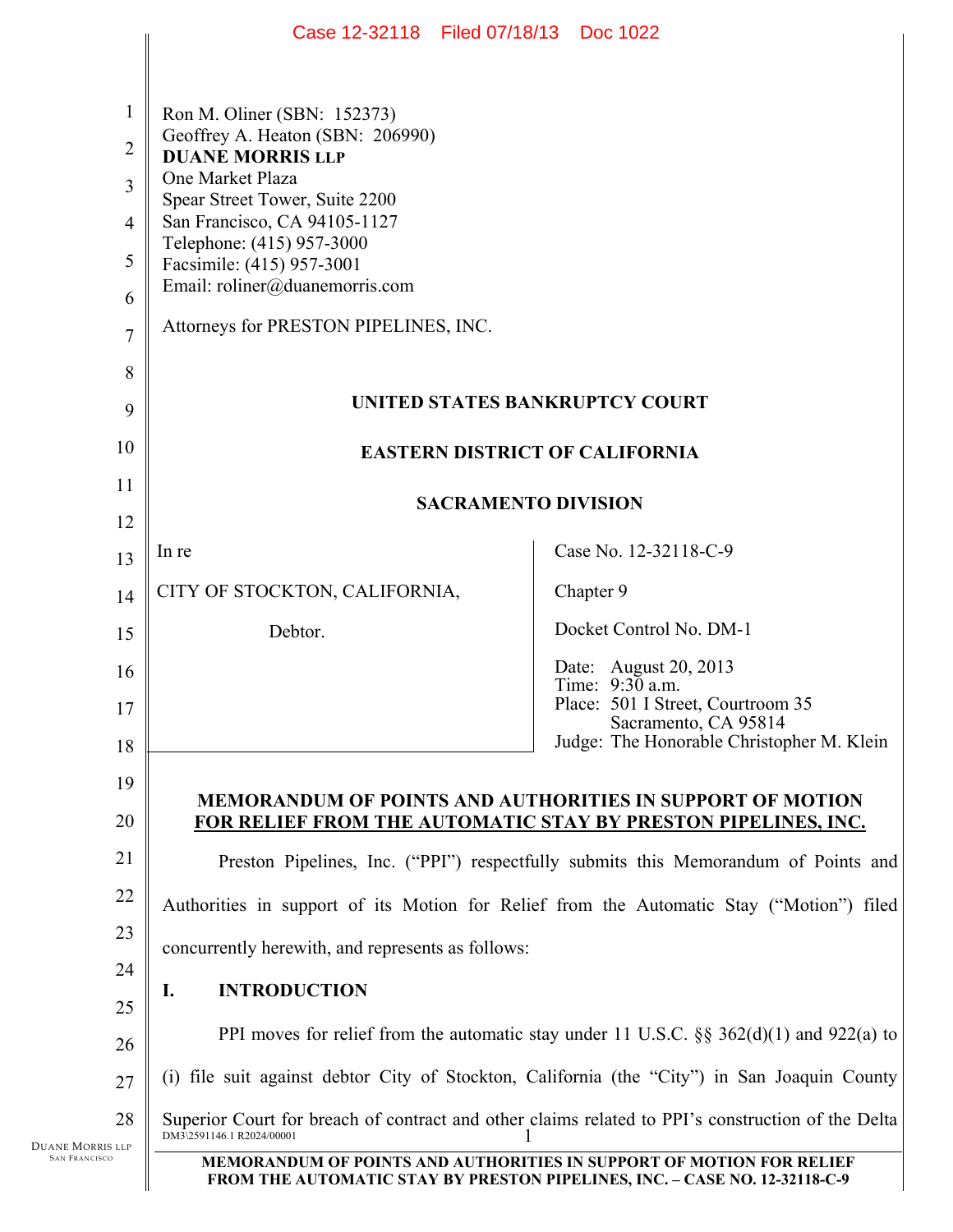Water Supply Project Intake and Pump Station Facility ("Pump Station"), and (ii) once PPI's claims against the City (and other non-debtor parties) are fully liquidated, to recover on its claims from funds in the City's Delta Water Supply Project Account ("Water Project Account"), a restricted use fund containing the proceeds of bonds issued to finance PPI's construction of the Pump Station, among other components of the City's Delta Water Supply Project ("Water

8 9 10 11 12 13 14 15 16 17 Simply put, PPI is not a run of the mill general unsecured creditor seeking to liquidate a tort or employment claim against the City. Rather, PPI is a secured creditor whose claim must be paid from pledged funds in a dedicated account that cannot be used to fund the City's operating expenses. Moreover, PPI is informed and believes that the City may access this same fund to pay its legal fees and costs related to the Water Project. Accordingly, liquidation and recovery of PPI's claim will have no bearing on the City's efforts to file and confirm a plan of adjustment. Thus, for all the reasons discussed below, cause exists to grant PPI immediate relief from stay to liquidate its claim against the City in state court, and then seek recovery from the restricted use fund specifically created to pay its claim.

18 19

20

1

2

3

4

5

6

7

Project").

## **II. FACTUAL BACKGROUND**

**A. City Council Approves the Water Project, to Be Funded Through Issuance of Water Revenue Bonds.**

21 22 23 24 25 26 27 28 DM3\2591146.1 R2024/00001 2 On November 8, 2005, Stockton City Council ("Council") approved the Water Project, an undertaking which included construction of a new intake and pump station facility to divert water from the San Joaquin River through miles of underground pipeline to a new water treatment plant providing 33 million gallons per day of treated, potable water. See Page K-3 to the City's 2012- 2013 Proposed Annual Budget, attached as **Exhibit 1** to the Request for Judicial Notice ("RJN") in support of the Motion, filed herewith. To that end, the Council directed City staff to proceed with the design, financing, and permitting for the Water Project. See Agenda Item 8.01 (Delta

DUANE MORRIS LLP SAN FRANCISCO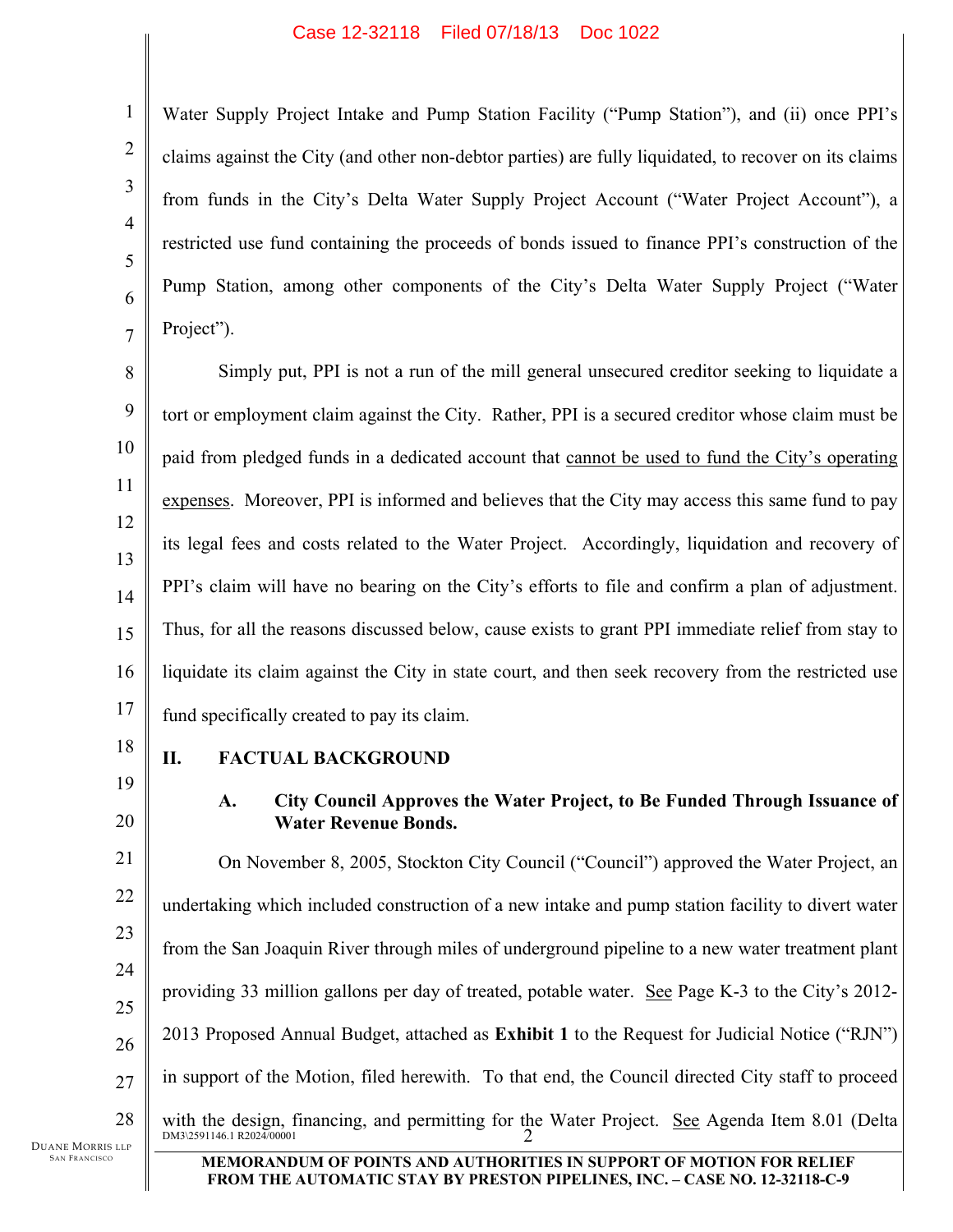| 1                    | Water Supply Project Intake and Pump Station Facility Construction (Project No. M09110)) to                                                                                                                                                                                                                                                                                                                                             |
|----------------------|-----------------------------------------------------------------------------------------------------------------------------------------------------------------------------------------------------------------------------------------------------------------------------------------------------------------------------------------------------------------------------------------------------------------------------------------|
| $\overline{2}$       | the September 9, 2009 Board of Directors Meeting Agenda of the Northeastern San Joaquin                                                                                                                                                                                                                                                                                                                                                 |
| 3                    | County Groundwater Banking Authority ("Agenda Item 8.01"), RJN, Exhibit 2.                                                                                                                                                                                                                                                                                                                                                              |
| $\overline{4}$       | Pursuant to Council Resolution No. 09-0258, the City financed the Water Project by                                                                                                                                                                                                                                                                                                                                                      |
| 5<br>6               | issuing a series of Water Revenue Bonds with an aggregate principal amount not to exceed                                                                                                                                                                                                                                                                                                                                                |
| $\overline{7}$       | \$260,000,000. RJN, Exhibit 3. Of particular note, the City issued 2009 Series A & B Revenue                                                                                                                                                                                                                                                                                                                                            |
| 8                    | Bonds, in the amount of \$173,125,000, which were used to fund the design and construction of                                                                                                                                                                                                                                                                                                                                           |
| 9                    | the first phase of the Water Project, as well as 2010 Revenue Bonds, Variable Rate, in the amount                                                                                                                                                                                                                                                                                                                                       |
| 10                   | of \$55,000,000, to provide financing for completion of the Water Project. See page M-3 to the                                                                                                                                                                                                                                                                                                                                          |
| 11                   | City's 2012-2013 Proposed Budget, RJN, Exhibit 1.                                                                                                                                                                                                                                                                                                                                                                                       |
| 12                   | The latter group of bonds, formally styled the \$55,000,000 Stockton Public Financing                                                                                                                                                                                                                                                                                                                                                   |
| 13                   | Authority Variable Rate Demand Water Revenue Bonds, Series 2010A (Delta Water Supply                                                                                                                                                                                                                                                                                                                                                    |
| 14<br>15             | Project) (the "2010 Bonds"), were issued specifically to fund the Pump Station and certain other                                                                                                                                                                                                                                                                                                                                        |
| 16                   | designated components of the Water Project:                                                                                                                                                                                                                                                                                                                                                                                             |
| 17<br>18<br>19<br>20 | Proceeds from the issuance of the Series 2010A Bonds will be used to construct<br>the Intake and Pump Station Facility; acquire and install approximately 12 miles<br>of underground pipelines along Eight Mile Road; and constructing and equipping<br>a 30 mgd water treatment plant. Construction of these components of the Water<br>Project commenced in September 2009 and is expected to be completed in late<br>spring $2012$ . |
| 21                   | (emphasis added). See Official Statement to 2010 Bonds at p. 8, RJN, Exhibit 4.                                                                                                                                                                                                                                                                                                                                                         |
| 22                   | City Solicits Bids, Awards Contract for Construction of Pump Station to PPI.<br><b>B.</b>                                                                                                                                                                                                                                                                                                                                               |
| 23                   | In the spring of 2009, the City solicited prime contractors for construction of the Pump                                                                                                                                                                                                                                                                                                                                                |
| 24<br>25             | Station, fielding responses from some 20 contractors. See Agenda Item 8.01, RJN, Exhibit 2. A                                                                                                                                                                                                                                                                                                                                           |
| 26                   | selection committee comprised of City staff and project consultants, among others, vetted the                                                                                                                                                                                                                                                                                                                                           |
| 27                   | responses submitted and narrowed the pool of contractors to PPI and a few other selected                                                                                                                                                                                                                                                                                                                                                |
| 28<br>LLP            | contractors, who in turn submitted sealed bids for the Pump Station project. Id. In Council<br>DM3\2591146.1 R2024/00001                                                                                                                                                                                                                                                                                                                |
|                      |                                                                                                                                                                                                                                                                                                                                                                                                                                         |

DUANE MORRIS SAN FRANCISCO

Ш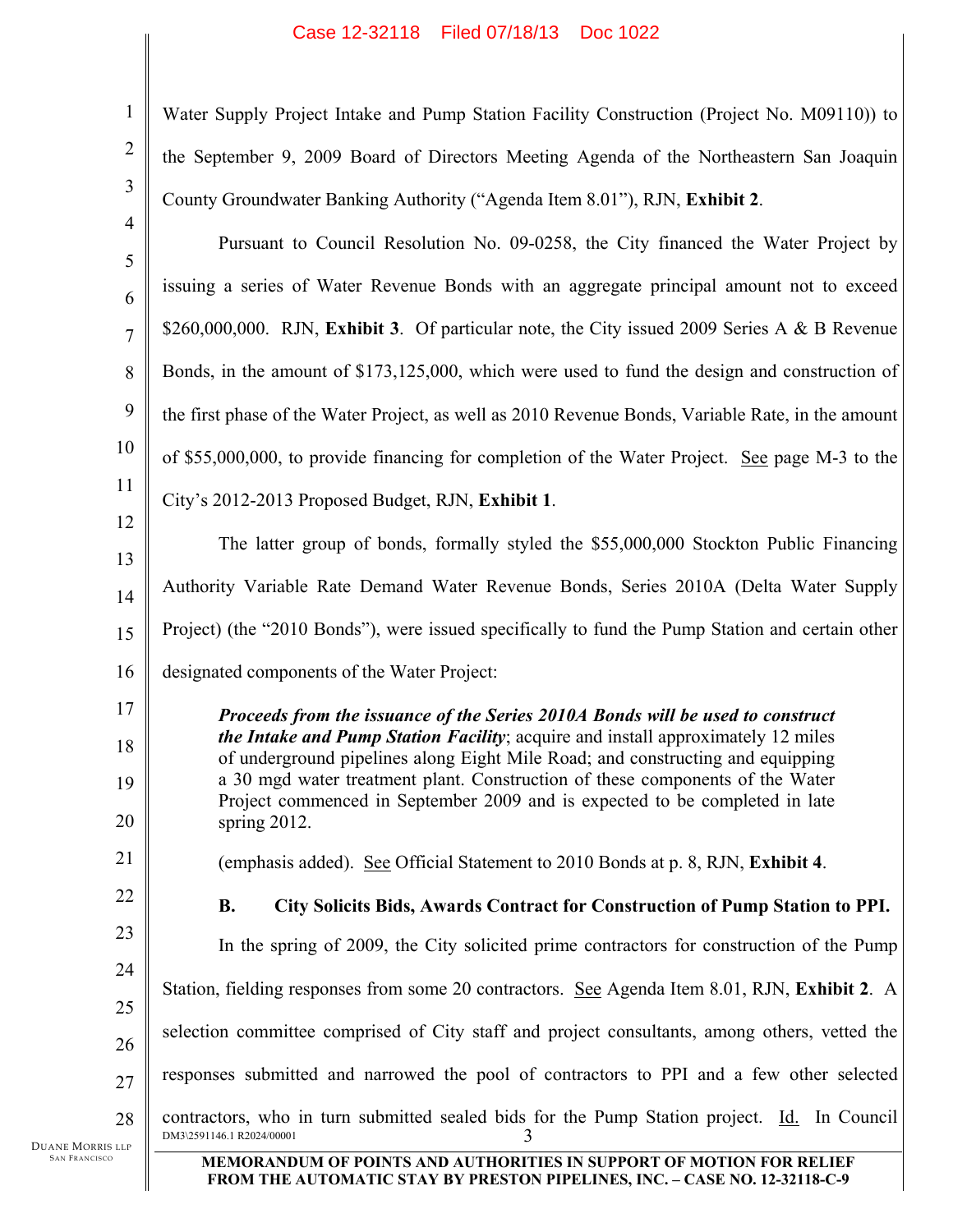|                                          | Case 12-32118 Filed 07/18/13 Doc 1022                                                                                                                                                                                                                                                                           |  |
|------------------------------------------|-----------------------------------------------------------------------------------------------------------------------------------------------------------------------------------------------------------------------------------------------------------------------------------------------------------------|--|
|                                          |                                                                                                                                                                                                                                                                                                                 |  |
| $\mathbf{1}$                             | Resolution No. 09-0293, passed August 25, 2009, the City accepted PPI's bid, in the amount of                                                                                                                                                                                                                   |  |
| $\overline{2}$                           | \$16,156,000, and awarded PPI the contract for construction of the Pump Station. See, RJN,                                                                                                                                                                                                                      |  |
| 3                                        | Exhibit 5.                                                                                                                                                                                                                                                                                                      |  |
| $\overline{4}$                           | $\mathbf{C}$ .<br><b>City Directs Payment to PPI from Bond Proceeds.</b>                                                                                                                                                                                                                                        |  |
| 5<br>6                                   | Council Resolution No. 09-0293, by its terms, directs payment to PPI from the Water                                                                                                                                                                                                                             |  |
| $\overline{7}$                           | Project Account:                                                                                                                                                                                                                                                                                                |  |
| 8                                        | The City Manager is hereby authorized to transfer and appropriate the necessary                                                                                                                                                                                                                                 |  |
| 9                                        | bond funds as approved by Resolutions 09-0258 and PFA 09-01 by the Stockton<br>City Council and Stockton Public Financing Authority on July 28, 2009 to/from                                                                                                                                                    |  |
| 10                                       | the Delta Water Supply Project Account (399-9922-670) and to make all necessary<br>entries required to complete the intent of this action.                                                                                                                                                                      |  |
| 11                                       |                                                                                                                                                                                                                                                                                                                 |  |
| 12                                       | RJN, Exhibit 5.                                                                                                                                                                                                                                                                                                 |  |
| 13                                       | Agenda Item 8.01, approved and signed off by City Manager J. Gordon Palmer, Jr.,                                                                                                                                                                                                                                |  |
| 14                                       | likewise provides that PPI's contract will be funded with bond proceeds from the Water Project                                                                                                                                                                                                                  |  |
| 15                                       | Account:                                                                                                                                                                                                                                                                                                        |  |
| 16                                       | On July 28, 2009 by Resolutions 09-0258 and PFA 09-01, the Stockton City                                                                                                                                                                                                                                        |  |
| 17                                       | Council and Stockton Public Financing Authority approved the issuance and sale<br>of water revenue bonds in an amount not to exceed \$260 million to fund the Delta<br>Water Supply Project (399-9922-670). The Preston Pipelines contract in the<br>amount of \$16,156,000 will be funded with these proceeds. |  |
| 18                                       |                                                                                                                                                                                                                                                                                                                 |  |
| 19                                       | RJN, Exhibit 2 (emphasis added).                                                                                                                                                                                                                                                                                |  |
| 20                                       |                                                                                                                                                                                                                                                                                                                 |  |
| 21                                       | D.<br>City and PPI Enter into Contract for Construction of Pump Station; City<br>Breaches Contract, Causing PPI over \$4.6 Million in Damages.                                                                                                                                                                  |  |
| 22                                       | On August 25, 2009, in accordance with Resolution No. 09-0293, the City and PPI entered                                                                                                                                                                                                                         |  |
| 23                                       | into a Construction Contract ("Contract") for construction of the Pump Station. See Exhibit A to                                                                                                                                                                                                                |  |
| 24                                       | the Declaration of Ron Bianchini ("Bianchini Declaration"), filed herewith.<br>The Contract                                                                                                                                                                                                                     |  |
| 25                                       | provides for payment in the amount of \$16,156,000, before adjustments for change orders.                                                                                                                                                                                                                       |  |
| 26<br>27                                 | Among other terms, the Contract required the City to issue change orders when PPI                                                                                                                                                                                                                               |  |
| 28                                       | performed extra work, encountered conditions that differed from those shown in the contract                                                                                                                                                                                                                     |  |
| Duane Morris llp<br><b>SAN FRANCISCO</b> | DM3\2591146.1 R2024/00001<br>4<br>MEMORANDUM OF POINTS AND AUTHORITIES IN SUPPORT OF MOTION FOR RELIEF                                                                                                                                                                                                          |  |
|                                          | FROM THE AUTOMATIC STAY BY PRESTON PIPELINES, INC. - CASE NO. 12-32118-C-9                                                                                                                                                                                                                                      |  |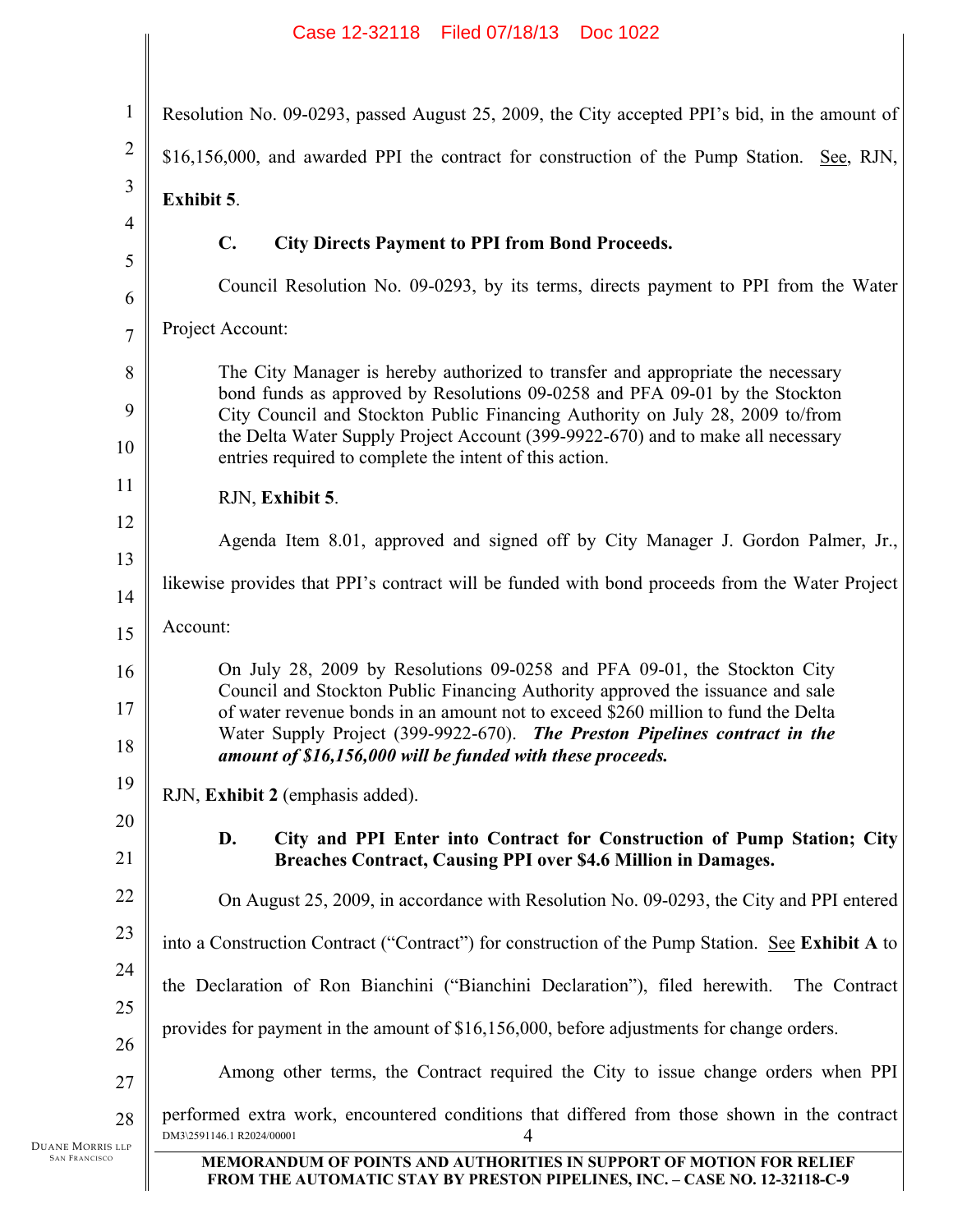documents or that reasonably could have been anticipated, or when PPI incurred costs which otherwise were the responsibility of the City. To that end, during PPI's performance the amount of the Contract was adjusted by written change orders totaling approximately \$423,916.59.

In addition to the work and costs specified in the change orders, PPI performed extra work, and incurred related costs, for which it is entitled to change orders under the Contract. This extra work was necessitated by deficiencies in the City's plans, designs, information, and specifications for the Pump Station, as well as by differing site conditions and changes in the project schedule for the Pump Station. Accounting for the extra work and costs for which the City should have issued change orders but did not, PPI is entitled to an estimated \$1,178,008.80, inclusive of amounts owed to PPI for its own work, as well as for labor, equipment, materials, and services furnished through PPI by subcontractors and suppliers, together with an additional \$1,255,392 for delay, inefficiencies, escalation, and similar deficiencies.

15 16 17 18 19 20 21 In addition to the above damages, the City also failed to make progress payments under the Contract that are undisputed, totaling not less than \$320,000, and failed to allow retention totaling not less than \$1,657,000 to be released from escrow. Thus, in total, PPI has suffered damages in the amount of approximately \$4,679,454, as detailed in PPI's draft Complaint for Breach of Contract, Declaratory Relief, Interference with Contract, Indemnity and Contribution ("Draft Complaint"), attached as **Exhibit B** to the Bianchini Declaration.<sup>1</sup>

22

23

24

25

26

1

2

3

4

5

6

7

8

9

10

11

12

13

14

### **E. The Water Project Account Contains Restricted Funds that Cannot Be Used to Fund the City's Operating Expenses.**

The Water Project Account contains restricted use funds that must be used to fund the Water Project, including all outstanding obligations, debts, and liabilities related to construction of the Pump Station. Accordingly, the damages PPI has sustained in connection with the Contract

DM3\2591146.1 R2024/00001 5

DUANE MORRIS LLP SAN FRANCISCO

<sup>27</sup>  28  $\overline{a}$ 1 Carollo Engineers, Inc. a Delaware corporation acting as construction manager on behalf of the City, is also a named defendant in the Draft Complaint.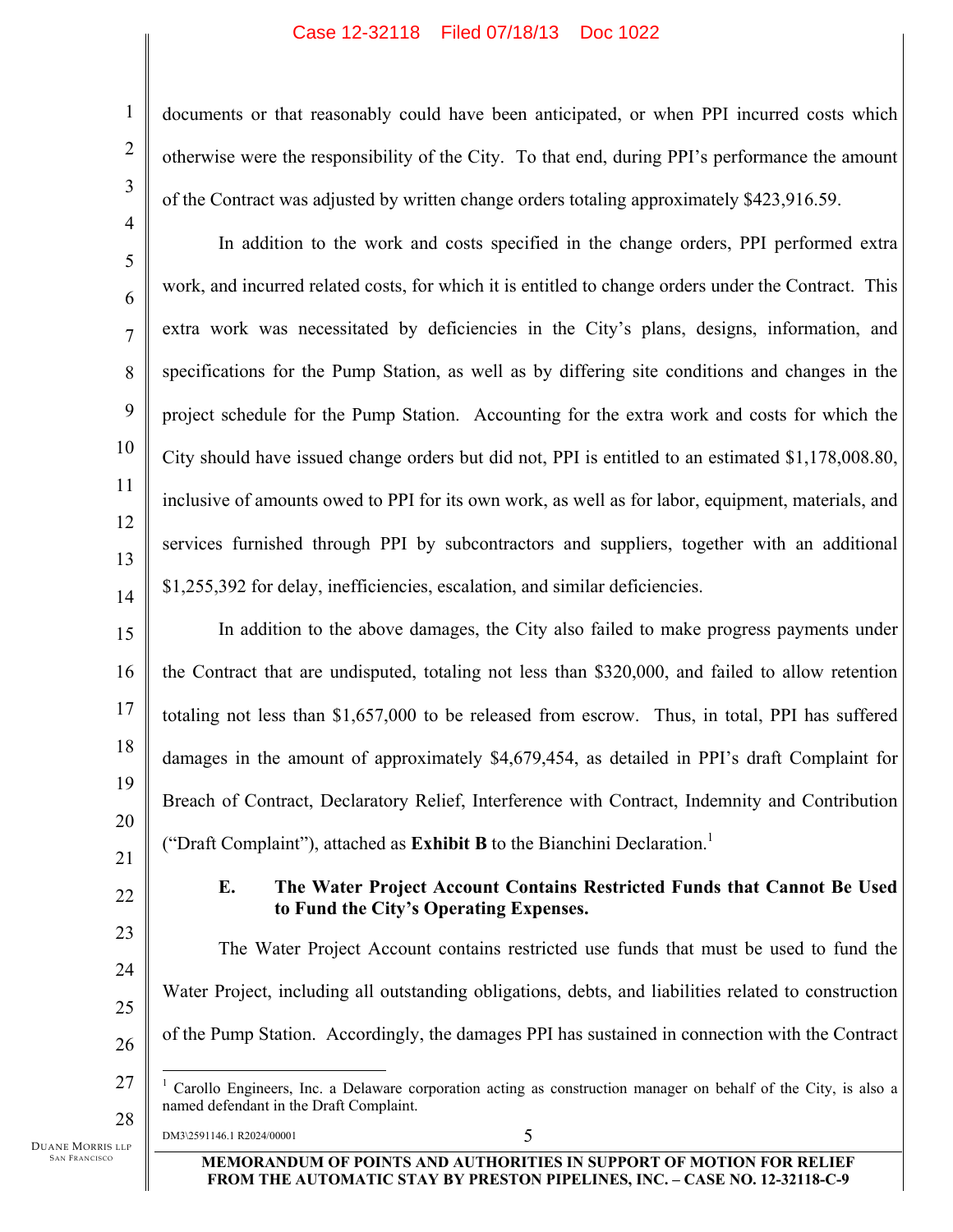and construction of the Pump Station, as prayed for in the Draft Complaint, must be paid from the Water Project Account.

Moreover, since it is a restricted use fund, the Water Project Account cannot be used to fund the City's general operating expenses. As the City confirmed in its News Release dated June 26, 2012, "The majority of the City's budget is not impacted by the City's fiscal crisis. *The total budget of \$521 million includes \$366 million in restricted funds, which cannot be used to resolve the General Fund crisis*." (emphasis added) RJN, **Exhibit 6**.

9 **III. DISCUSSION**

1

2

3

4

5

6

7

8

10 11 12 13 14 15 16 17 18 PPI moves for relief from stay for "cause" under 11 U.S.C. §§ 362(d)(1) and 922(a) to (i) file suit against the City in San Joaquin County Superior Court for breach of contract and other claims related to PPI's construction of the Pump Station, and (ii) once PPI's claims against the City (and other non-debtor parties) are fully liquidated, to recover on its claims from the Water Project Account.<sup>2</sup> Section 362(d)(1) provides that on request of a party in interest and after notice and a hearing, a court shall grant relief from stay for "cause." "Cause" for relief from stay under section 362(d)(1) is determined on a case by case basis. In re Kronemyer, 405 B.R. 915, 921 (9<sup>th</sup>) Cir. BAP 2009).

21 22 23 24 25 Section 922(a), in turn, provides that a petition filed under chapter 9 "operates as a stay, in addition to the stay provided by section  $362$  ... applicable to all entities, of – (1) the commencement or continuation, including the issuance or employment of process, of a judicial, administrative, or other action or proceeding against an officer or inhabitant of the debtor that seeks to enforce a claim against the debtor…." Moreover, "[t]he procedure and standards for

DUANE MORRIS LLP SAN FRANCISCO

 $DM3\frac{2591146.1 \text{ R}2024}{00001}$  6

<sup>26</sup>  27 28  $\overline{a}$ <sup>2</sup> PPI notes that the application of pledged "special revenues," as defined in section  $902(2)$ , is not stayed by sections 362(d) and 922(a). See 11 U.S.C. § 922(d). PPI reserves all rights to argue that funds in the Water Project Account constitute pledged special revenues, application of which is exempted from the automatic stays of sections 362(d) and 922(a).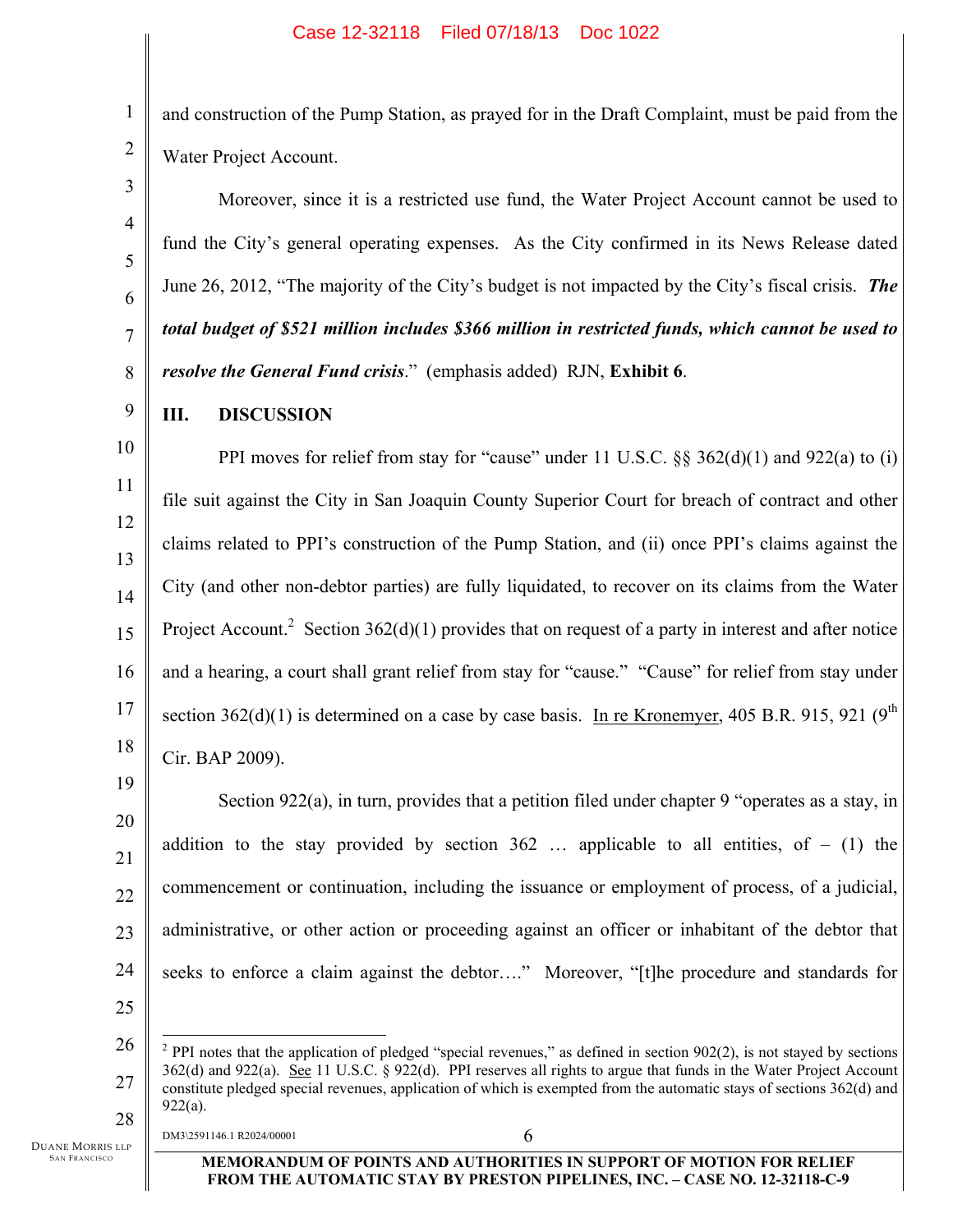obtaining relief from the  $\S 922(a)$  automatic stay are nominally identical to those for obtaining relief from the § 362 automatic stay." In re City of Stockton, 484 B.R. 372, 376 (Bankr. E.D. Cal.  $2012$ )<sup>3</sup>

As this Court has explained, in determining whether "cause" exists to terminate the automatic stay to allow litigation against a municipality to proceed, "an important criterion is the effect of potential stay relief on the municipality's effort to reorganize through a plan of adjustment." Stockton, 484 B.R. at 377. Moreover, under section  $362(g)(2)$ , it is the debtor municipality's burden to demonstrate lack of cause. Id.

10 11 12 13 14 15 16 Here, granting PPI relief from stay will not impact the City's finances or otherwise disrupt its efforts to formulate and confirm a plan of adjustment. As explained, PPI seeks to recover from the Water Project Account, which contains restricted use funds earmarked by the City to pay PPI's fees and expenses related to the Contract and construction of the Pump Station. These funds cannot be used to fund either the City's operating expenses or its plan of adjustment, and will have no impact on the distribution to other creditors in this case.

17 18 19 20 21 22 In addition, PPI is informed and believes that the City may access funds in the Water Project Account to the extent necessary to pay litigation costs related to the Water Project. As such, the state court action PPI intends to file will not burden the City's finances. Moreover, there is no danger that granting PPI relief from stay will somehow "open the floodgates" to other claimants, since PPI is a uniquely situated secured creditor whose litigation will in no way impede the City's efforts to confirm a plan.

- 23
- 24 25 The City and its residents have benefited immensely from PPI's work in constructing the Pump Station, which is instrumental in providing the City an additional 33 million gallons per day
- 26

27

1

2

3

4

5

6

7

8

9

28 DM3\2591146.1 R2024/00001 7

 $\overline{a}$ 

DUANE MORRIS LLP SAN FRANCISCO

 $3$  PPI seeks relief from stay under section 922(a) in the event it becomes necessary to name an officer or inhabitant of the Debtor as a party to its intended litigation, or if a non-party to the litigation otherwise asserts that it is protected by the stay of section 922(a).